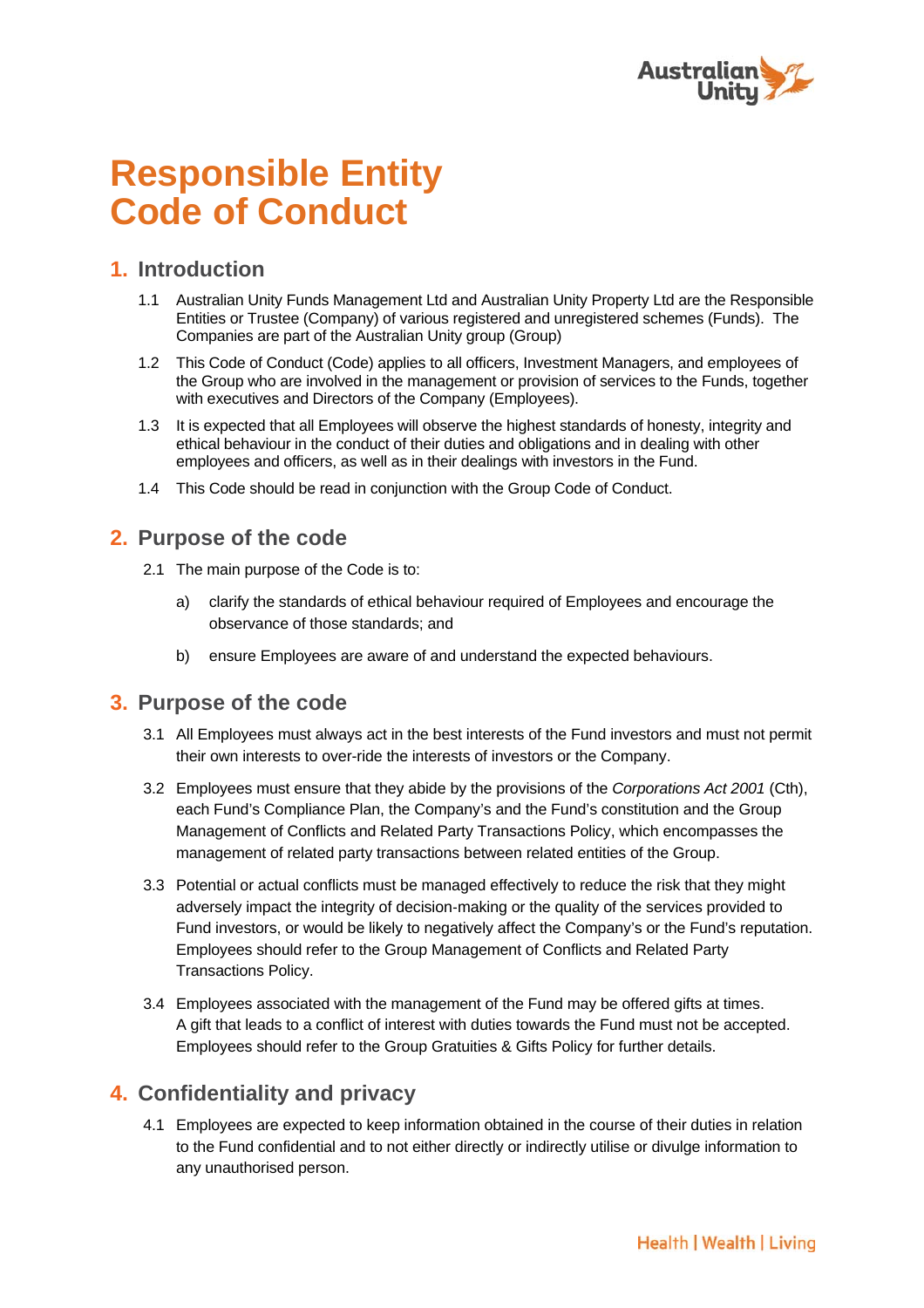- 4.2 Employees must not misuse information obtained regarding the Company or the Fund for financial reward or gain, or to cause detriment to investors or service providers.
- 4.3 Obligations in relation to keeping information confidential continue to apply after the cessation of employment.
- 4.4 The Company has adopted the Group Privacy Policy which contains information about how investors may access and seek rectification of personal information that the Company holds or controls about investors, and what the Company is able to do with information that has been provided in accordance with Privacy Legislation and the Australian Privacy Principles. Employees should refer to the Group Privacy Policy
- 4.5 Service providers to the Funds and the Company are also required to keep information confidential under the terms of the relevant agreement.

#### **5. Whistleblower policy**

5.1 The Company has adopted the Group Whistleblower Policy which addresses the reporting of improper conduct within the Company and the Group and the protection of an Employee who makes such reports. Employees should refer to the Group Whistleblower Policy.

## **6. Insider trading and personal dealing**

6.1 The Group has a Securities Trading Policy in relation to dealing in Fund Securities. This Policy aims to assist in maintaining market integrity of the Fund's Securities by minimising risks associated with insider trading and breaches of confidentiality. Employees should refer to the Group Securities Trading Policy and Continuous Disclosure Policy.

#### **7. Compliance with laws and regulations**

- 7.1 Employees associated with providing services to the Fund are required to comply with all applicable laws and regulations, together with governance policies adopted by the Company including:
	- a) this Code
	- b) Group Securities Trading Policy
	- c) Group Continuous Disclosure Policy
	- d) Group Securities Trading Policy
	- e) Group Privacy Policy
	- f) Group Code of Conduct
	- g) Group Whistleblower Policy
	- h) Group Gratuities & Gifts Policy
	- i) Group Management of Conflicts and Related Party Transaction Policy.
- 7.2 Employees must also manage risks and risk information to make intelligent and informed decisions for the Company and the Fund.